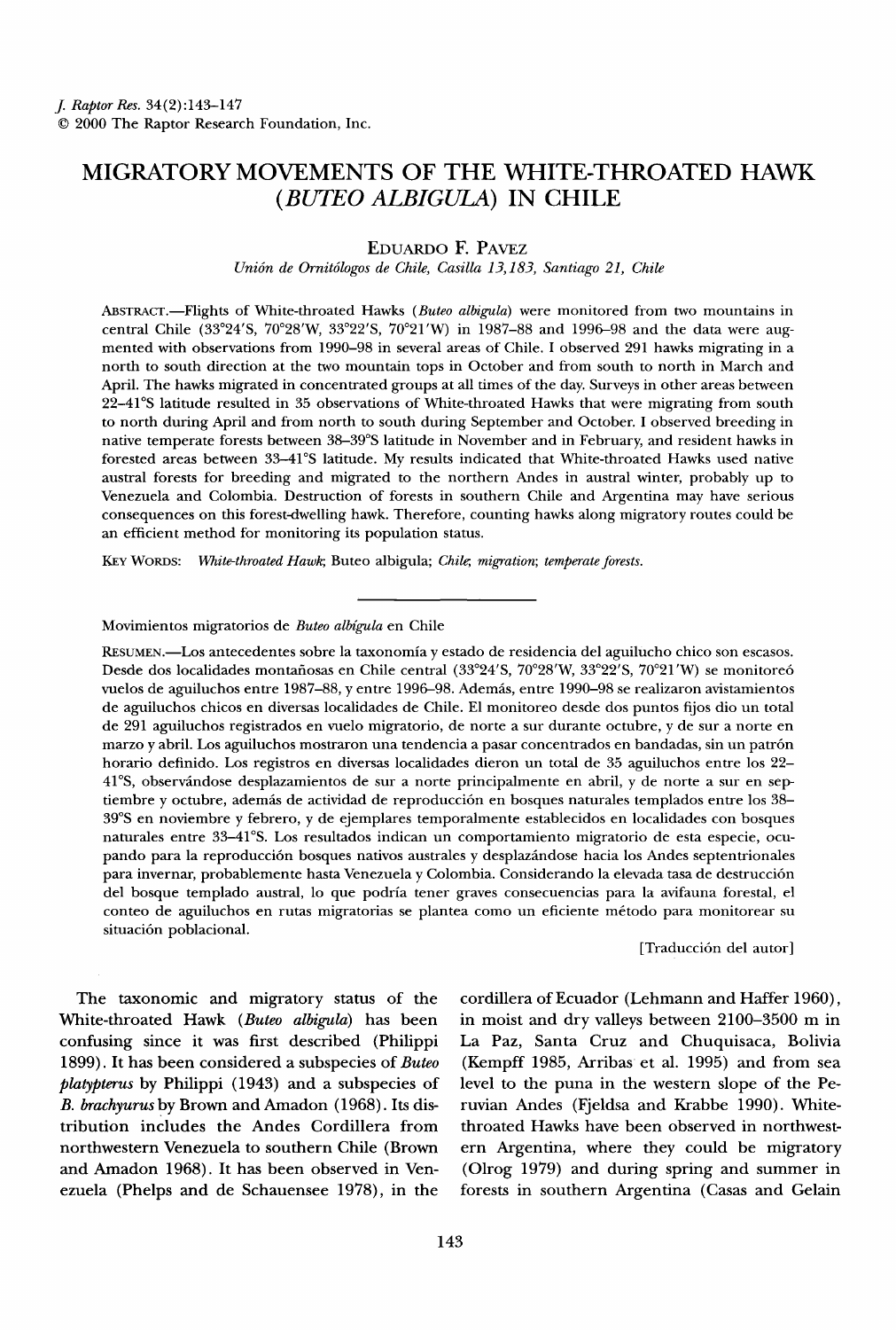

**Figure 1. Monthly average of White-throated Hawks observed in migratory flight from San Carlos de Apoquindo and Farellones expressed as hawks observed per hr.** 

**1995). In the southern extreme of its range, the White-throated Hawk uses forested areas in the Argentinean Andes (Olrog 1979), occupying the**  Nothofagus woods in the Neuquén, Río Negro and **Chubut Provinces (Navas and Manghi 1991, Casas and Gelain 1995). In Chile, it is considered resident between the Los Lagos and Atacama administrative regions (Goodall et al. 1957). Considering how little information is available on the Whitethroated Hawk, observations reported herein clarify the status of this species in Chile.** 

#### **METHODS**

**I counted White-throated Hawks at two fixed points in two areas in central Chile (Clarck 1985). One point was on a high peak (1747 m) in a mountain range in San Carlos de Apoquindo, east of Santiago (33ø24'S, 70ø28'W). A total of 393.5 hr of observations were made**  from July 1987–October 1988 over 52 d (3.3  $\pm$  1.7 d per mo,  $\pm$ SD). The other observation point was located at a **high peak (2120 m), 11 km east of San Carlos de Apo**quindo in the area of Farellones (33°22'S, 70°21'W). A **total of 236 hr of observations were made from April**  1996-March 1998 over 26 d (2.2  $\pm$  1.2 d per mo). Veg**etation in both areas was Andean sclerophyllous scrub.** 

**Observations were made from dawn to sunset and an observation day started when the first hawk was seen. Observations were made using 10 X 50 binoculars and I recorded the number of hawks observed per hr (Heintzelman 1986). To avoid variations in the flight patterns due to weather conditions (Haugh 1972, Alerstam 1978, Richardson 1978, Hussell 1985, Kerlinger 1989), hawks were counted only on clear days. The White-throated Hawk's small size, short tail, sharp wings and color pattern made it easily distinguishable from other similarlooking hawks, such the Red-backed Hawk (Buteo polyosoma). In addition, from 1990-98, several observations were made of White-throated Hawks in different areas of Chile during various times of the year. When possible,**  **the type of behavior shown (i.e., migration, breeding or stationary in one place) was recorded.** 

## **RESULTS**

**In San Carlos de Apoquindo and Farellones, a total of 291 White-throated Hawks was observed. All showed long and fast, unidirectional flapping flight until they disappeared from sight, which I interpreted as migratory flight. None of the hawks interrupted their flights to perch. In San Carlos de Apoquindo, 35 White-throated Hawks were observed in north to south flight. Nine and 26 of these were recorded in October 1987 and October 1988, respectively. Regular monitoring continued during the rest of the year, even when no hawks were observed. This represented a monthly frequency of 0.7 hawks/hr for October of both years (Fig. 1). The earliest record was made on 2 October 1988 and the latest was made on 9 October 1988, the beginning of austral spring.** 

**In Farellones, 256 hawks were recorded in south to north flight. Of these, 90% were observed during March and 10% during April, representing a frequency of 4.3 hawks/hr for March and 1.6 for April. The earliest observation was made on 21 March 1998 and the latest was made on 4 April 1996, the beginning of the austral fall. Regular monitoring continued even when no hawks were observed (Fig. 1).** 

**Flights in Farellones were recorded between 1000 H and 1800 H. There was no hourly pattern but the hawks showed a tendency to fly in groups. Of the 87 hawks recorded on 21 March 1998, 93% flew in flocks of two, eight and 71 hawks; of the**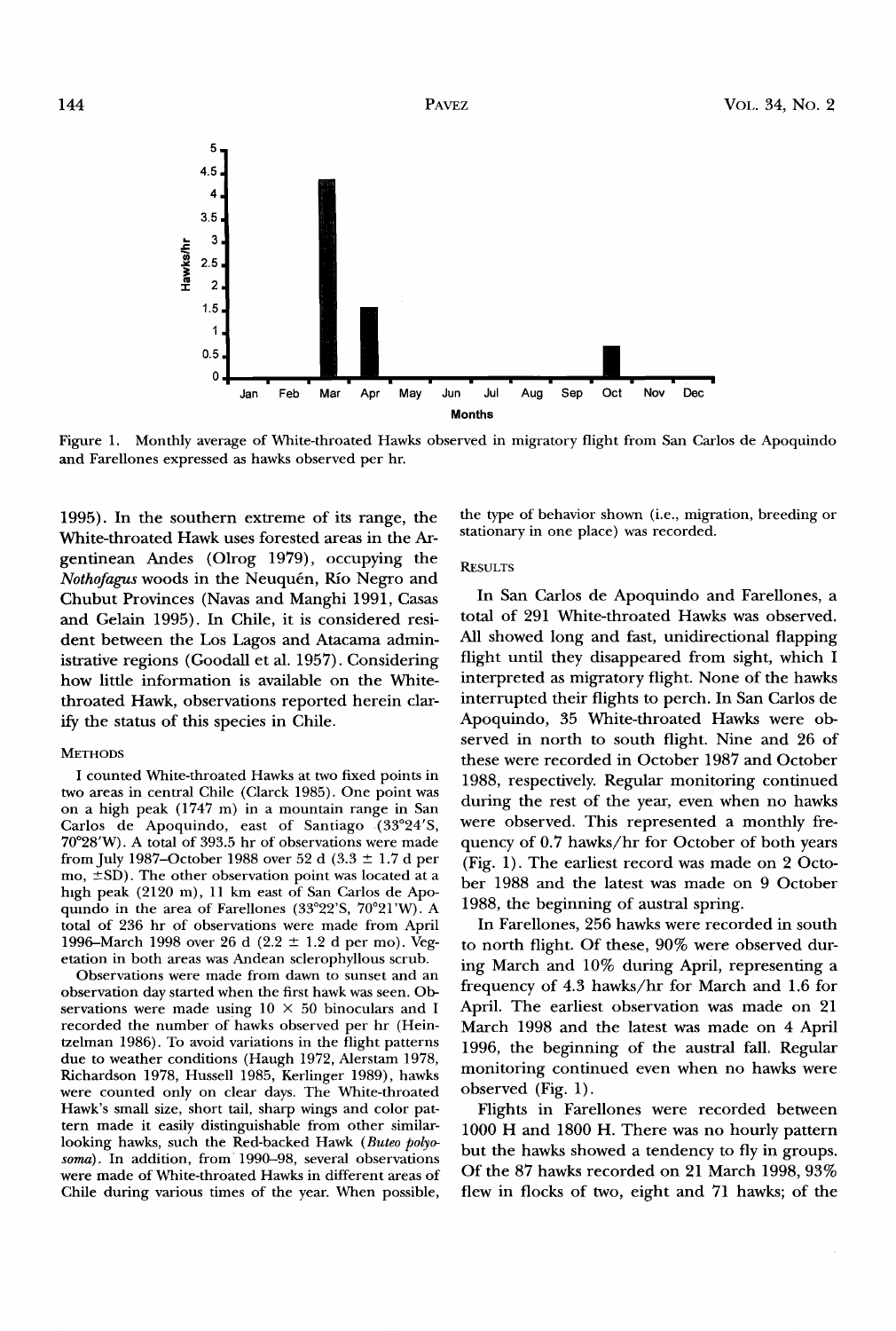| <b>DATE</b> | <b>AREA</b>            | LATITUDE<br>(S) | <b>LONGITUDE</b><br>(W) | <b>HAWKS</b><br><b>OBSERVED</b> | <b>ADULTS</b>  | <b>IMMATURES</b> | <b>ACTIVITY<sup>4</sup></b> |
|-------------|------------------------|-----------------|-------------------------|---------------------------------|----------------|------------------|-----------------------------|
| 5 Jan 98    | Río Teno               | 35°00'          | $70^{\circ}45'$         |                                 |                |                  | St                          |
| 7 Jan 98    | Río Teno               | $35^{\circ}00'$ | $70^{\circ}45'$         |                                 |                |                  | St                          |
| 9 Feb 91    | Conguillío             | $38^{\circ}40'$ | $71^{\circ}45'$         | 2                               | 2              |                  | B                           |
| 14 Feb 92   | Villarica              | $38^{\circ}40'$ | $72^{\circ}00'$         | $\overline{2}$                  | $\overline{2}$ |                  | B                           |
| 3 Mar 98    | Petrohue               | $41^{\circ}10'$ | $72^{\circ}25'$         |                                 |                |                  | <b>St</b>                   |
| 4 Apr 98    | Nuble                  | $37^{\circ}55'$ | 71°30'                  | 4                               |                |                  | $S \rightarrow N$           |
| 5 Apr 98    | Nuble                  | $37^{\circ}00'$ | 71°30'                  | 3                               |                |                  | $S \rightarrow N$           |
| 6 Apr 98    | <b>Nuble</b>           | $37^{\circ}00'$ | 71°30'                  | 2                               |                |                  | $S \rightarrow N$           |
| 11 May 97   | Calama                 | 22°30'          | $69^{\circ}00'$         |                                 |                |                  | $S \rightarrow N$           |
| 26 Sep 90   | Cordillera de Santiago | $33^{\circ}25'$ | $70^{\circ}30'$         |                                 |                |                  | $N \rightarrow S$           |
| 29 Sep 97   | Co. El Roble           | 33°00'          | $71^{\circ}05'$         |                                 |                |                  | <b>St</b>                   |
| 6 Oct 97    | Chacabuco              | 33°00'          | $70^{\circ}40'$         |                                 | 5              | $\overline{2}$   | $N \rightarrow S$           |
| 20 Oct 97   | Río Teno               | $35^{\circ}00'$ | $70^{\circ}45'$         |                                 |                |                  | St.                         |
| 22 Oct 97   | Río Teno               | $35^{\circ}00'$ | $70^{\circ}45'$         | 5                               |                |                  | St.                         |
| 24 Oct 97   | Río Teno               | $35^{\circ}00'$ | $70^{\circ}45'$         |                                 |                |                  | St                          |
| 17 Nov 96   | Conguillío             | $38^{\circ}40'$ | $71^{\circ}40'$         | $\overline{2}$                  |                |                  | B                           |
| Total       |                        |                 |                         | 35                              | 11             | $\overline{2}$   |                             |

**Table 1. Observations of White-throated Hawks in several areas of Chile from 1990-98.** 

**St—stationary, B—breeding, S->N—migratory flight from south to north, N->S—migratory flight from north to south.** 

**130 hawks recorded on 23 March 1997, 95% were**  recorded in 19 flocks with an average of  $6.5 \pm 7.3$  $(\pm SD, \text{range} = 2-32)$  hawks per flock. Of 14 hawks **recorded on 27 March 1998, 12 formed part of one flock. From 1990-98, a total of 35 White-throated Hawks were observed in 10 areas between Calama**  (22°30'S) and Petrohue (41°10'S) either migrat**ing, breeding or stationary (Table 1). Ten hawks were recorded migrating from south to north between 4 April-ll May and eight hawks migrated from north to south between 26 September-6 October. These movements were observed in five areas between 22-37øS, including areas ranging from Andean desert, high Andean steppe, native scrub, natural forest and urban areas.** 

**Six breeding White-throated Hawks were recorded on two occasions in Conguillio National Park and on one occasion in the Villarrica National**  Park between 38-39°S. They were in mature native **Nothofagus dombeyi forests.** 

**Eleven stationary hawks were recorded in three mountainous areas with native forests between 33- 41øS either hunting and/or perching on trees. Two percent of the hawks observed on migration at San Carlos de Apoquindo and Farellones and 69% of the stationary hawks were observed hunting insects while in flight. On only one occasion was a hawk observed carrying a rodent to its nest showing a tendency for White-throated Hawks to eat insects.** 

### **DISCUSSION**

**With the exception of one hawk observed in migratory flight in May, the 326 hawks recorded in this study were observed between 26 September-6 April, the warm period of the year. These records included hawks migrating from north to south between 26 September-9 October, breeding hawks between 29 September-21 March and hawks migrating from south to north between 21 March-6 April.** 

**My results were similar to those of Olrog (1979) and Casas and Gelain (1995) who also observed White-throated Hawks between September and**  March in Nothofagus forests in Neuquén, Río Negro and Chubut Provinces in Argentina (40–43°S). **With only one exception, all of the 300 observations I made north of 35øS were of migrating hawks and none was associated with forests. The exception was a hawk observed perched in September, probably resting during migration. Although no dates were reported for hawks observed in Venezuela (Phelps and de Schauensee 1978), Ecuador (Lehmann and Haffer 1960) and Bolivia (Kempff 1985, Arribas et al. 1995), these observations were probably of hawks that were wintering in tropical mountain forests, unless a fraction of the population is resident in equatorial areas (Newton 1979).** 

**In Chile, Ospreys (Pandion haliaetus) and Pere-**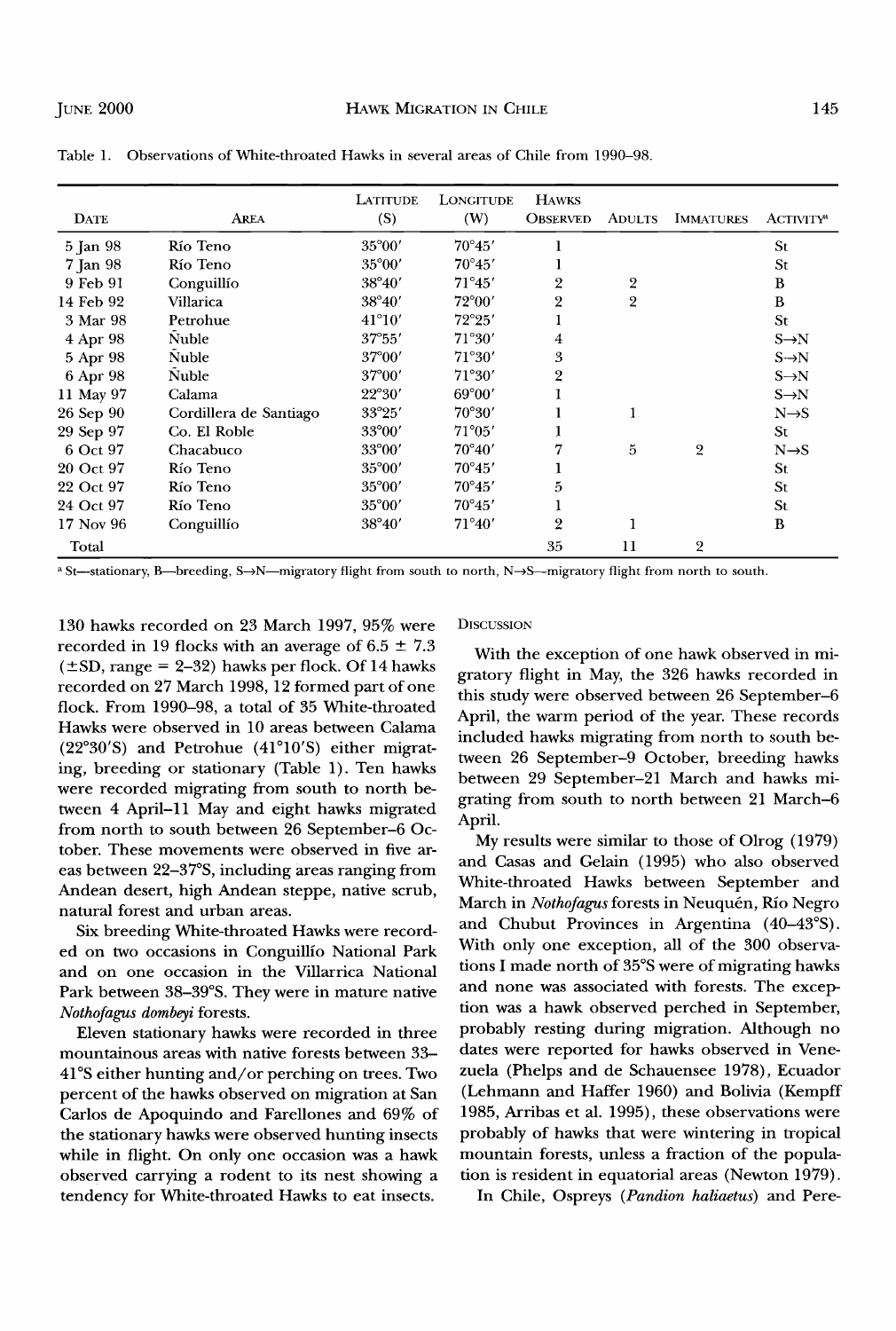**grine Falcons (Falco peregrinus) are the only species of raptors considered to be interhemispheric migrants, both arriving as summer visitors that breed in the Northern Hemisphere. The White-throated Hawk would be the third long-range migratory raptor for Chile but, in contrast to the others, it reproduces in the southern range of its distribution.** 

**October to February (warm season) is the period with the highest availability of insects in Nothofagus forests for White-throated Hawks, and June and July are the months with the lowest insect availability. Hence, a reason for the migration of Whitethroated Hawks could be the lack of insects during the winter months. In fact, half of the bird species in southern temperate forests migrate completely or partially to the north or to the lowland forests during the winter season.** 

**Hawks make soaring migratory flights along defined, but sometimes indirect routes associated with mountainous areas with updrafts and they restrict their flights to hours with thermal air currents (Newton 1979). The hourly flight movements observed in Farellones were irregular and occurred between 1000-1800 H. This timing corresponded with the presence of uplifting thermals. In San Carlos de Apoquindo, flights were recorded only from north to south and, in Farellones, only from south to north. This suggested that the hawks used different routes during their migration. Furthermore, more birds were observed flying north indicating that the southern San Carlos de Apoquindo route may be of secondary importance.** 

**Given that the southern temperate forest of Chile appears to be an important breeding area for White-throated Hawks, I agree with Casas and Gelain (1995) that the main threat for this species is the rapid removal of these forests by people. Since 1974, the destruction rate of southern temperate forest has increased dramatically (Lara et al. 1995). These impacts have significant consequences for the entire forest avifauna. Counts of raptors during migration provide a reliable census method (Spofford 1969, Hackman and Henny 1971, Nagy 1977, Dunne and Sutton 1986, Bednarz et al. 1990), and highlight long-term population changes (Leshem 1994). Therefore, intensive counts of White-throated Hawks from predetermined points in central Chile during spring and fall will further document the current status of this little-known raptor.** 

#### **ACKNOWLEDGMENTS**

I thank J. Jiménez, J.C. Torres-Mura, P. Kennedy and **an anonymous reviewer for comments on the manuscript.** 

**LITERATURE CITED** 

- **ALERSTAM, T. 1978. Analysis and a theory of visible bird migration. Oikos 30:273-349.**
- **ARRIBAS, M., L. JAMMES AND F. SAGOT. 1995. Lista de las aves de Bolivia. Ed. Armonia, Santa Cruz, Bolivia.**
- **BEDNARZ, J.C., D. KLEM, L.J. GOODRICH AND S.E. SENNER 1990. Migration count of raptors at Hawk Mountain, Pennsylvania, as indicator of population trends, 1934- 1986. Auk 107:96-109.**
- **BROWN, L. AND D. AMADON. 1968. Eagles, hawks and falcons of the World. Vol I. Mc-Graw Hill, New York, NY U.S.A.**
- CASAS, A. AND M. GELAIN. 1995. Nuevos datos acerca del estatus del aguilucho andino Buteo albigula en la Pa**tagonia Argentina. Hornero 14:40-42.**
- **CLARCK, W.S. 1985. Techniques and methodology used to study raptor migration. ICBP Tech. Publ. 5:229-236.**
- **DUNNE, P. AND C. SUTTON. 1986. Population trends on coastal raptor migrants over ten years of Cape May Point autumn count. Records New Jersey Birds 12:39-43**
- FJELDSA, J. AND N. KRABBE. 1990. Birds of the high Andes. **Zoological Museum, Univ. Copenhagen and Apollo Books, Svendborg, Denmark.**
- **GOODALL, J.D., A.W. JOHNSON AND R.A. PHILIPI. 1957. Las aves de Chile, su conocimiento y sus costumbres. Tomo II. Ed. Platt, Buenos Aires, Argentina.**
- **HACKMAN, C.D. AND C.J. HENNY. 1971. Hawk migration**  over White Marsh, Maryland. Cheasapeake Sci. 12:137-**141.**
- **HAUGH, J.R. 1972. A study of hawk migration in eastern North America. Search 2:1-60.**
- **HEINTZELMAN, D.S. 1986. The migration of hawks. Indiana Univ. Press., Indianapolis, IN U.S.A.**
- **HUSSELL, D.J. 1985. Analysis of hawk migration counts for monitoring population levels. Pages 243-254 in M. Harwood [ED.], Proc. hawk migration conf 4. Hawk Migration Assoc. North America, Rochester, NY U.S.A.**
- **KEMPFF, N. 1985. Aves de Bolivia. Editorial Gisbert, La Paz, Bolivia.**
- KERLINGER, P. 1989. Flight strategies of migrating hawks. **Univ. Chicago Press, Chicago, IL U.S.A.**
- LARA, A., C. DONOSO AND J.C. ARAVENA. 1995. La conservación del bosque nativo en Chile: problemas y desafíos. Pages 335-362 in J. Armesto, C. Villagrán and **M.K. Arroyo [EDS.], Ecologia de los bosques nativos de Chile, Ed. Universitaria, Santiago, Chile.**
- LEHMANN, F. AND J. HAFFER. 1960. Notas sobre Buteo al**big'ula Philippi. Novedades Colombianas 1:242-255.**
- **LESHEM, Y. 1994. Global raptor migration "bottlenecks" as a parameter of long-term variations in raptor populations. Pages 49-53 in B. Meyburg and R. Chancellor [EDS.], Raptor conservation today. WWGBP/The Pica Press, Berlin, Germany.**
- **NAGY, A. 1977. Population trend indices based on 40 years of autumn counts at Hawk Mountain Sanctuary**